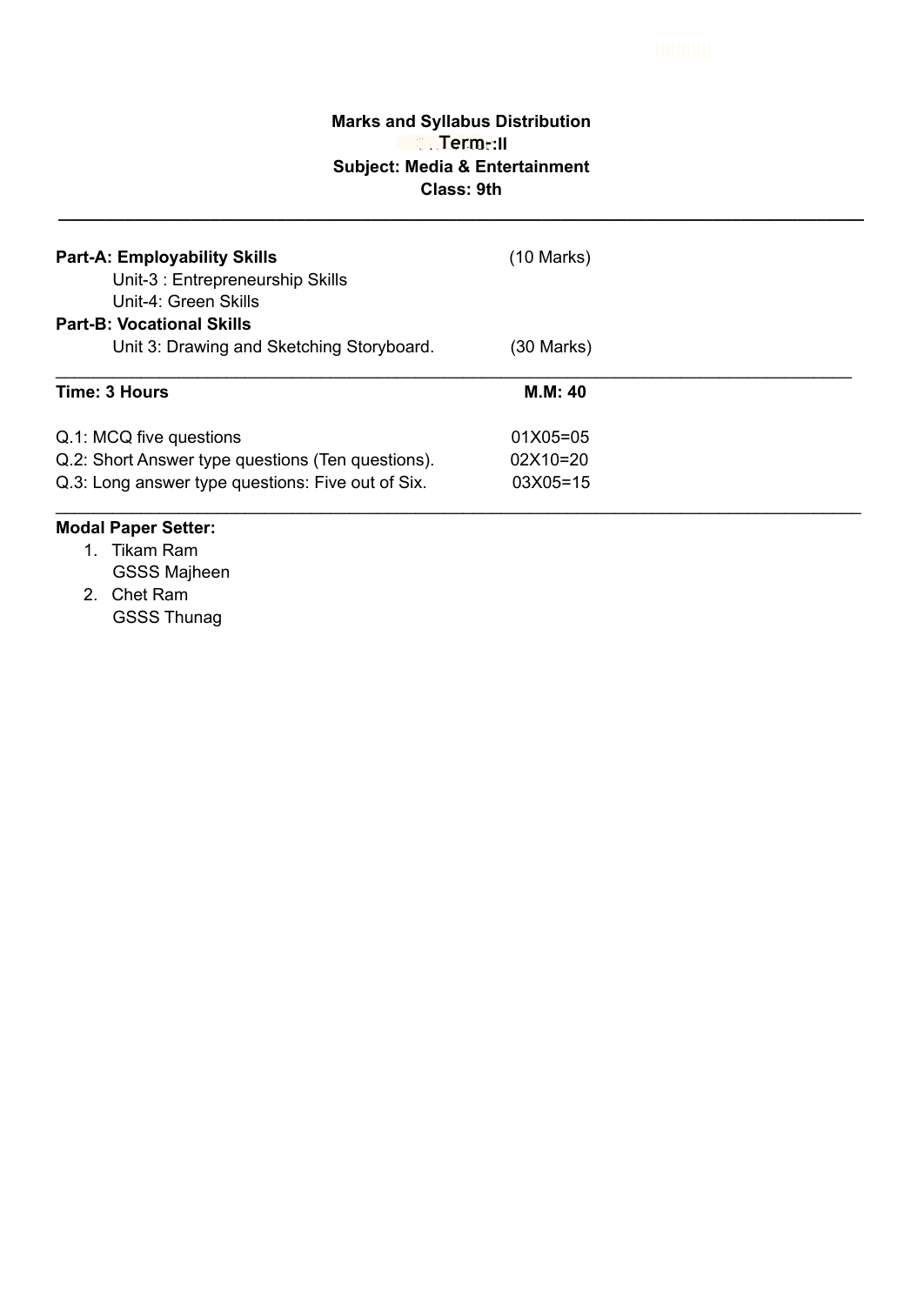#### **Marks and Syllabus Distribution Semester:II IIIIIIIIIIIIIIIIIII IIIIIIIIIII IIIIIIIIIIIIIIII IIIIIIIIIIIIIIIIII Term-Subject: Media & Entertainment Class: 10th**

**\_\_\_\_\_\_\_\_\_\_\_\_\_\_\_\_\_\_\_\_\_\_\_\_\_\_\_\_\_\_\_\_\_\_\_\_\_\_\_\_\_\_\_\_\_\_\_\_\_\_\_\_\_\_\_\_\_\_\_\_\_\_\_\_\_\_\_\_\_\_\_\_\_\_\_\_\_\_\_\_\_\_\_\_\_**

| <b>Part-A: Employability Skills</b>                     |              |  |  |  |
|---------------------------------------------------------|--------------|--|--|--|
| Unit-3: Entrepreneurship Skills                         |              |  |  |  |
| Unit-4: Green Skills                                    |              |  |  |  |
| <b>Part-B: Vocational Skills</b>                        |              |  |  |  |
| Unit-3: Roles and Responsibilities of Storyboard Artist |              |  |  |  |
| Unit-4: Occupational Health and Safety                  | (30 Marks)   |  |  |  |
| Time: 3 Hours                                           | M.M: 40      |  |  |  |
| Q.1: MCQ five questions                                 | $01X05 = 05$ |  |  |  |
| Q.2: Short Answer type questions (Ten questions).       | 02X10=20     |  |  |  |
| Q.3: Long answer type questions: Five out of Six.       | $03X05 = 15$ |  |  |  |
|                                                         |              |  |  |  |

- 3. Tikam Ram GSSS Majheen
- 4. Chet Ram GSSS Thunag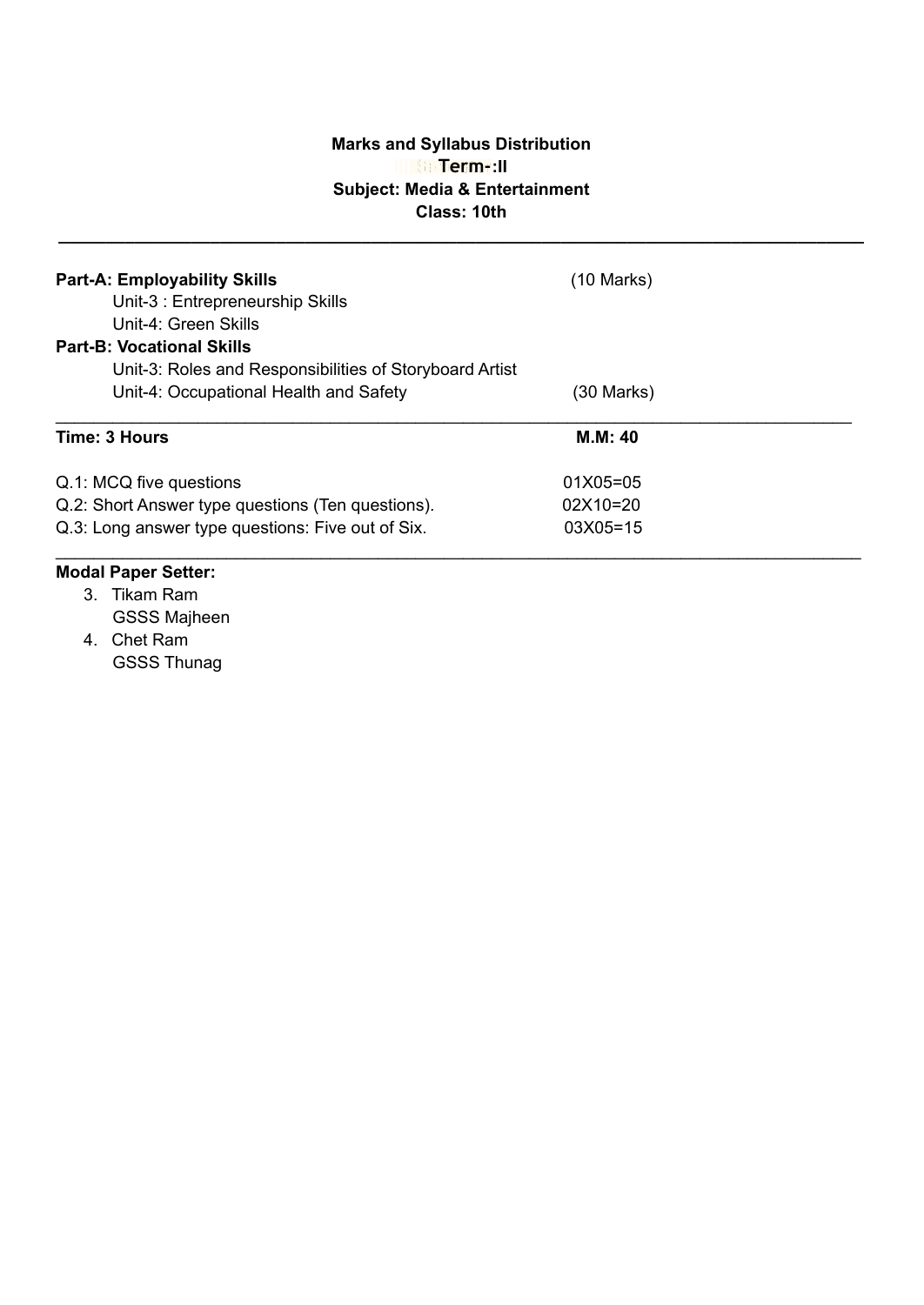### **Marks and Syllabus Distribution IIII III III III Subject: Media & Entertainment Class: 11th**

**\_\_\_\_\_\_\_\_\_\_\_\_\_\_\_\_\_\_\_\_\_\_\_\_\_\_\_\_\_\_\_\_\_\_\_\_\_\_\_\_\_\_\_\_\_\_\_\_\_\_\_\_\_\_\_\_\_\_\_\_\_\_\_\_\_\_\_\_\_\_\_\_\_\_\_\_\_\_\_\_\_\_\_\_\_**

| <b>Part-A: Employability Skills</b><br>Unit-3: Entrepreneurship Skills<br>Unit-4: Green Skills<br><b>Part-B: Vocational Skills</b> | $(10 \text{ Marks})$ |  |  |  |
|------------------------------------------------------------------------------------------------------------------------------------|----------------------|--|--|--|
| Unit-3: Drawing and Painting Tools using Adobe Photoshop                                                                           |                      |  |  |  |
| Unit-4: Lighting for Photography                                                                                                   | (30 Marks)           |  |  |  |
| Time: 3 Hours                                                                                                                      | <b>M.M: 40</b>       |  |  |  |
| Q.1: MCQ five questions                                                                                                            | 01X05=05             |  |  |  |
| Q.2: Short Answer type questions (Ten questions).                                                                                  | 02X10=20             |  |  |  |
| Q.3: Long answer type questions: Five out of Six.                                                                                  | 03X05=15             |  |  |  |
| Modal Danor Sottor:                                                                                                                |                      |  |  |  |

- 5. Tikam Ram GSSS Majheen
- 6. Chet Ram GSSS Thunag